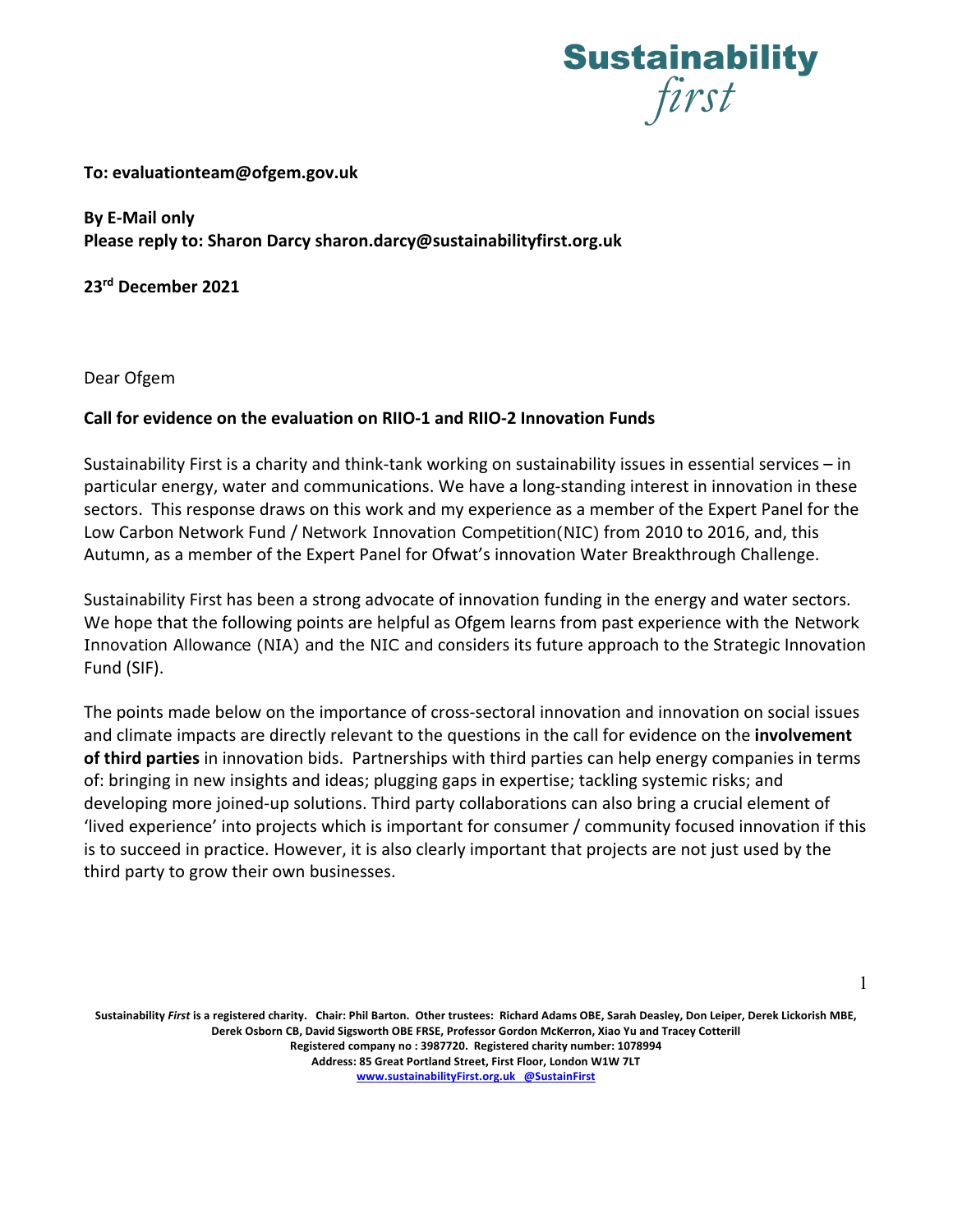

# **1. Enabling and incentivising cross-sectoral innovation**

Some of the greatest opportunities for transformative innovation for more sustainable outcomes are likely to come from joint cross-sectoral approaches. Ofgem will be aware of many of the interdependencies between energy and other essential services sectors, as outlined in our recent Viewpoint from Maxine Frerk, Do water and energy mix?

From experience in the Ofwat innovation competitions this year, there is a high degree of commonality in the issues covered by energy and water innovation projects. For example, both sectors have funded projects that have looked at sensors/robots, open data/predictive analytics/AI and consumer behaviour change - as well as projects related to decarbonisation. We would note that there is also thinking elsewhere on the intersect between communications and climate change and the need for new and innovative approaches there (see for example this report on spectrum issues).

Regulators, and ultimately bill payers, are spending millions of pounds on innovation projects. Getting better join-up between regulatory innovation funding initiatives at a strategic level should help to increase both impact and efficiency and ensure all sectors are better placed to deal with systemic risks and wider systems issues. Ensuring funding criteria enable, encourage and incentivise bid teams to look at cross-sectoral opportunities at the early formative stage of project formulation, rather than later in the project once the key activities have started to take shape, would in our view be beneficial.

A themed strategic review of the lessons learned from innovation projects and approaches in each sector (and where relevant, such as on vulnerability issues, from other sectors such as financial services) would be helpful. The UKRI's administration of the SIF should help it to proactively address cross-sectoral issues in this way.

# **2. Innovation and social issues**

From experience in both sectors, the majority of innovation bids tend to be technically focused on delivering energy or water rather than concerned with social issues, such as consumer vulnerability. It is positive that NIC projects have had to include their impacts on vulnerability. Given the importance of ensuring a just or fair transition, and the contribution of energy costs to the cost of living crisis, it will be important that this social focus is also retained with the SIF. It will also be important that the SIF gives sufficient weight to behaviour change in projects – both on the part of individuals but also communities – given that this will be crucial to deliver net zero and can influence social outcomes.

**Sustainability** *First* **is a registered charity. Chair: Phil Barton. Other trustees: Richard Adams OBE, Sarah Deasley, Don Leiper, Derek Lickorish MBE, Derek Osborn CB, David Sigsworth OBE FRSE, Professor Gordon McKerron, Xiao Yu and Tracey Cotterill Registered company no : 3987720. Registered charity number: 1078994 Address: 85 Great Portland Street, First Floor, London W1W 7LT www.sustainabilityFirst.org.uk @SustainFirst**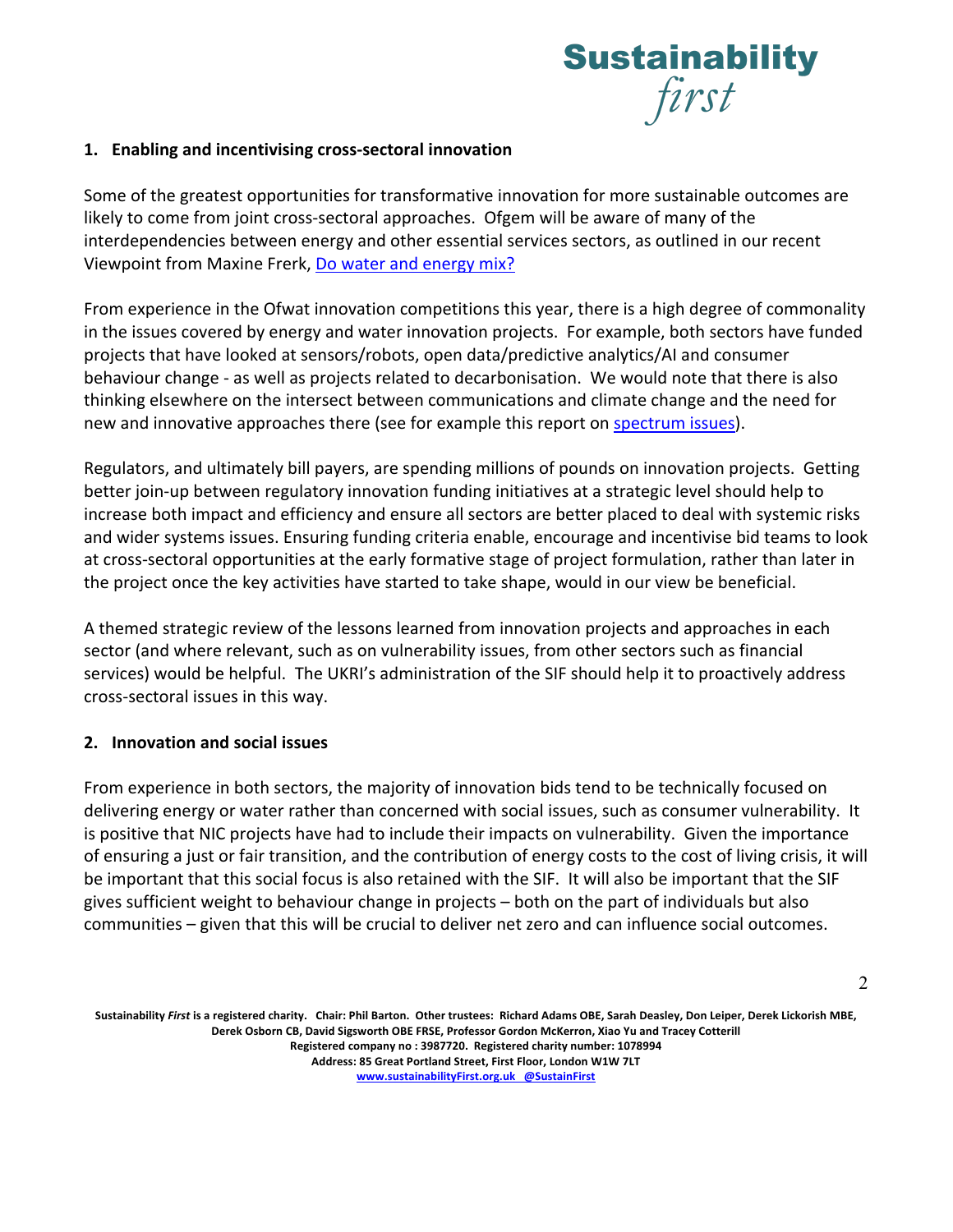

Given potential issues around the future of heat and vulnerability, there is clearly scope for further innovation projects in this area.

It is important that any technical review teams that are used in project assessment have the skills needed to assess the social and behavioural change aspects of any bids. This includes understanding vulnerability and fuel poverty in the UK context.

# **3. Innovation and climate impacts**

The Independent Assessment of UK Climate Risk in 2021 (CCRA3) has highlighted the risks that energy infrastructure faces from the impacts of climate change and the need for the sector to increase focus in this area. The SIF will need to support innovation that enables the energy sector to address the following risks:

- a) Changing frequency and intensity of surface water and coastal flooding.
- b) Risks to buried infrastructure such as gas pipelines, with damage potentially becoming more frequent in future due to flooding (affecting bridges that carry pipelines) and subsidence.
- c) Hydroelectric power output can be affected by high and low river flows, which may be affected to a greater extent in future due to expected changes in rainfall patterns. Impacts have been seen in recent years, including reduced generation in 2018 due to the very dry summer. The potential for reduced water availability in future could reduce output of thermal power generators and potentially biomass and gas power output.
- d) Storm Arwen has reinforced the very real impacts that high winds can have on resilience both directly and indirectly (eg on communications and transport infrastructure). The future risks from wind and lightning are more uncertain than for other hazards.
- e) Household heating demand is very likely to decrease due to warmer winters, and cooling demand is likely to increase in hotter summers if air conditioning uptake increases. These changes may alter the pattern of peak electricity demand for energy companies.

Partnerships with third parties, particularly local actors and civil society groups, that have lived experience of climate impacts, is likely to be particularly important when considering innovation projects that have direct consumer impacts. Without such involvement, it will be more challenging to develop solutions which are resilient in practice and cover issues such as customer and community communications (again an issue which Storm Arwen has exposed as being in need of attention).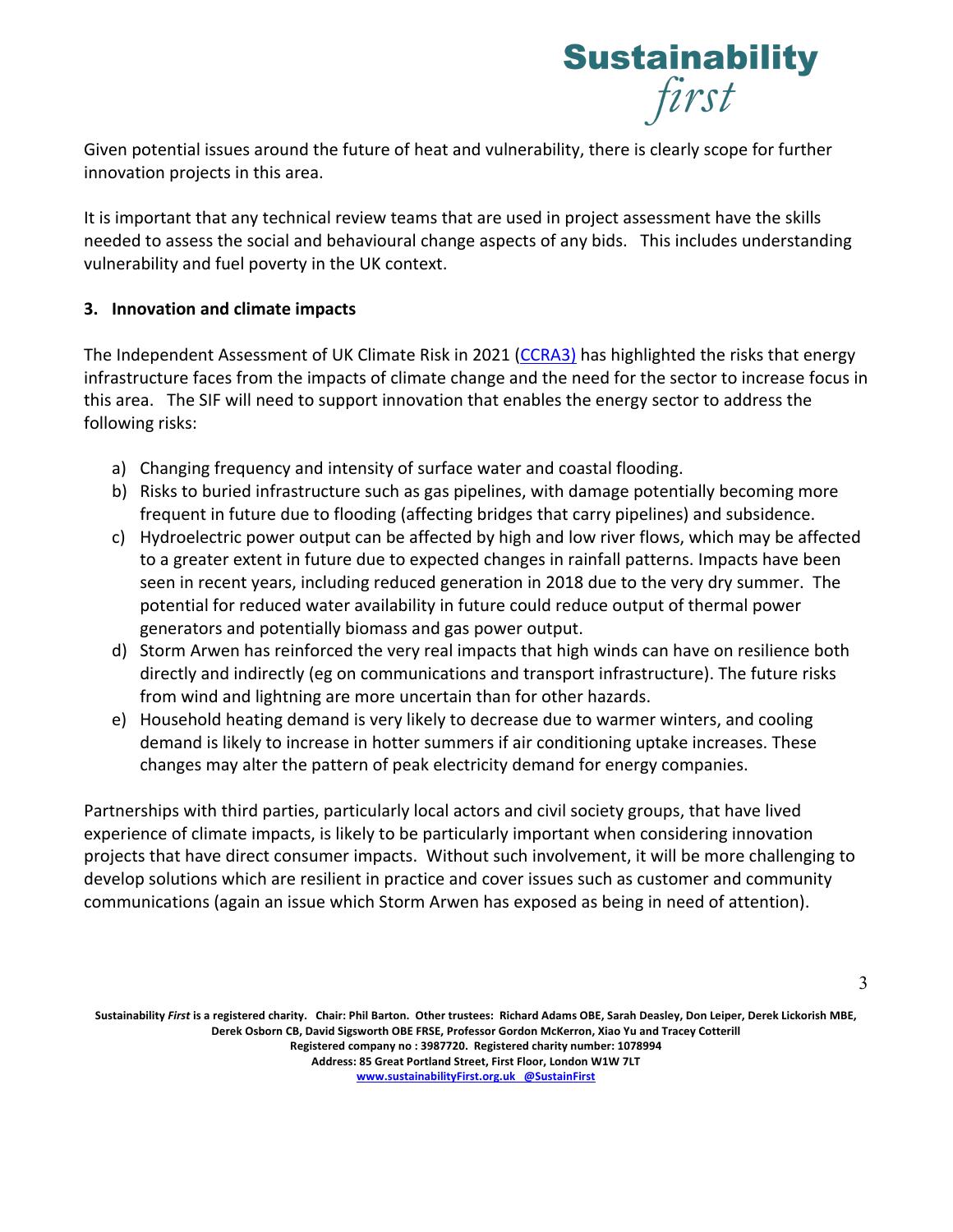

# **4. How innovation projects respond to change**

Given the uncertainties that still exist in the move to net zero, particularly around the decarbonisation of heat, it is important that the innovation process is able to respond to changing circumstances. More work could be done to:

- a) Learn from past innovation failures so that companies, innovators, the sector and regulators can 'fail fast'. It was noteworthy that the Ofwat judging panel this Autumn contained experts with significant overseas experience. This was extremely helpful in getting a broader view of what had worked / not worked in different contexts;
- b) Learn from other innovation approaches having been involved in both the Ofgem and Ofwat innovation approaches, I've been struck how these have been handled differently and the role that Nesta has played in the Ofwat process. Innovation by its nature is clearly a developing area. UKRI's administration of the SIF should clearly help ensure that it stays abreast of new developments in the field and is able to respond accordingly;
- c) Ensure innovation incentives are symmetric so that justified failure is not punished;
- d) Pick up emerging project issues earlier in the bid process;
- e) Provide stage gates in projects to limit risk and enable a more flexible approach. The water projects this Autumn made good use of these; and
- f) Explore linking reopeners to significant innovation breakthroughs.

# **5. Mainstreaming and embedding innovation**

In our view, more work is still needed if innovation funding is going to lead to 'production scale' pilots and the embedding of innovation projects into BAU. We would strongly encourage future funding to place greater emphasis on the development of a robust and transparent methodology to translate pilots and projects into action and into ongoing business practice across the sector. Given the challenging nature of climate projections, ensuring this is done at scale and pace is important.

One long-standing challenge remain the adequacy of industry and Ofgem arrangements for feedback so that lessons learned from individual projects (including small NIA projects) are systematically shared and socialised to shift sector-wide thinking and to identify knowledge gaps. This requires more coordinated and concerted approaches to information-sharing on innovation projects than now, including through meta-studies and systematic review.